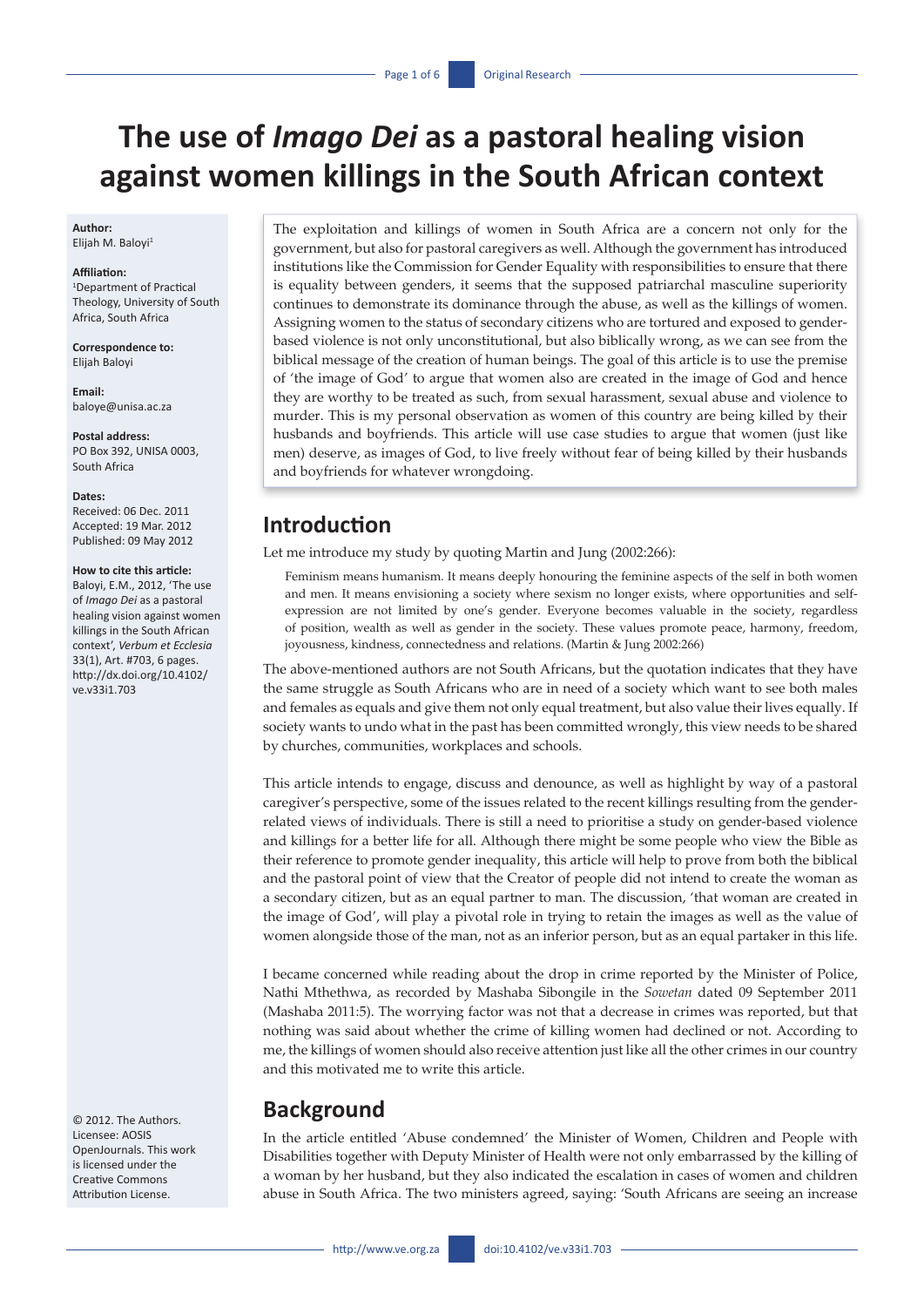in abuse against women and children*'* (Khumalo 2011:5). This account was recorded when the two ministers visited the family of Tsekedi (44) who was allegedly mutilated and murdered by her boyfriend on 19 May 2011 after a lengthy abusive relationship in which the woman filed three cases of abuse with the police which she later withdrew before she was killed. Her body was found in the shack she shared with her boyfriend four days after she disappeared.

In Tshamahansi, a small town outside Mokopane (Limpopo) a 22-year-woman (called Nomsa) went to see her boyfriend. A few days after she left, her body was found dumped behind her boyfriend's toilet. The local community wanted to use the so-called 'mob-justice' to deal with the suspected culprit (boyfriend) but the police intervened. It was expected that the boyfriend should appear in court soon (South African Broadcasting Corporation, Munghana Lonene 2011a). Soon afterwards, the man was arrested.

On 26 May 2011 a constable (police officer) at the Hazyview police station in Mpumalanga allegedly walked into a Mukhuhlu shop where Thembi Shabangu (32) worked, and without saying a word he shot her dead. He later handed himself in at the police station. Thembi had been involved in a three-year-long love affair with this constable (Magagula 2011:2).

In the same vein, on 29 April 2011 the Commission for Gender Equality issued a statement saying:

The commission for Gender Equality strongly condemns the brutal killing and rape of Noxolo Nogwaza. In line with the constitution of the Republic of South Africa, Lesbians, Gays, Bisexuals, transgendered and intersexed people (LGNTI) have the same rights just like everyone else. The continual depicting of irrational homophobic behaviour by some citizens violates the very same core of our constitution that we so much claim to uphold, that of respecting the rights and dignity of others irrespective of their sexual orientation. (South African Goverment Information 2011)

Although this article focuses on the killings of South African women, it is acknowledged that the phenomenon of killing woman is a practice also seen in countries outside South Africa, for example the case in which it is suspected that the British citizen, Dewani killed his own wife as reported in the media (Daily Sun 2011:5).

As a pastoral caregiver I think it would be valuable to research as well as give guidelines on how the killings of women could be eliminated. An incident of rape and attempted murder happened in the province of Mpumalanga. The *Pretoria News* reported that one woman was raped in the Umhlanga Hotel, and the alleged rapist also stabbed her in the face and hands, and tried to strangle her before he left her close to death. This man had promised the woman a job and took her with him before raping and attempting to kill her (Fourie 2011:3). Rampedi (2010:8), a *Sowetan* newspaper reporter, in his article entitled 'Woman killed for going on pill' tells the painful story of a woman who was killed by her own husband for taking contraceptives. The incident took place on the farm Kromdraai near Thabazimbi. The two children (of both the deceased and the killer) lacked the financial as well as emotional support of their father for some years as the father was nowhere to be found. When he came back after those years he realised that the woman was using contraceptives to prevent having more children. The husband then 'beat her to death'. It is clear that the man did this because he believed that the woman did not have rights over her body. Although it could be argued and assumed that the woman took the contraceptives because she was unfaithful to her husband; but for this study the focus is on the fact that women are being killed and the concern is that an image of God is being tarnished by these killings.

Jane Mokgosi (2011:4), a *Daily Sun* reporter indicated that a woman (Lindela Mafunya) was allegedly found murdered on Saturday (20 May 2011) after the angry boyfriend hit her with a bottle during their fight. Her lifeless body was found lying naked in the street with used condoms and a big rock next to it. When the couple had last been seen they had fought in the street, and the boy had forced her to go with him to his place and she had refused. One of the victim's relatives testified: 'The suspect used to beat my aunt every weekend. We told her several times to leave him but she didn't want to listen' (Mokgosi 2011:4). These are just some of the reported cases. There is no doubt that there are many that have not been reported.

My personal interpretation of the above is 'From abuse to killing.' Previously, the violence that was experienced resulted from women being beaten and battered, but now they are even brutally killed by their husbands and boyfriends. Although it is not yet clear why the women were killed, it is becoming clear that gender-related violence is going from bad to worse. There have been a lot of campaigns and voices raised against the abuse and rape of women, but it seems some men, instead of refraining from these abusive tendencies, even kill women. If the society, government and pastoral caregivers take responsibility to address this problem – even the retaliations by mobs, in which people take the law into their own hands and which has become a practice amongst people – would be eliminated. The question is: 'Why are men becoming so hostile and cruel to women?'

'Where am I wrong when I beat my own wife?' This was a question asked by a man who was being questioned by some elders of Driefontein, Piet Retief, in Mpumalanga after having beaten his wife until she was close to death (City Press 18 February 2007:10). This question shows that some men still do not see the killing of women as a serious offence.

During the apartheid era the English singer, Phil Collins said: 'Freedom of life is a fundamental human right, but not in South Africa' (Baloyi 2009:162). Although the constitution of our country protects the right to life of all people living in South Africa, the patriarchal perceptions and mindsets of South African males are not yet liberated, they still view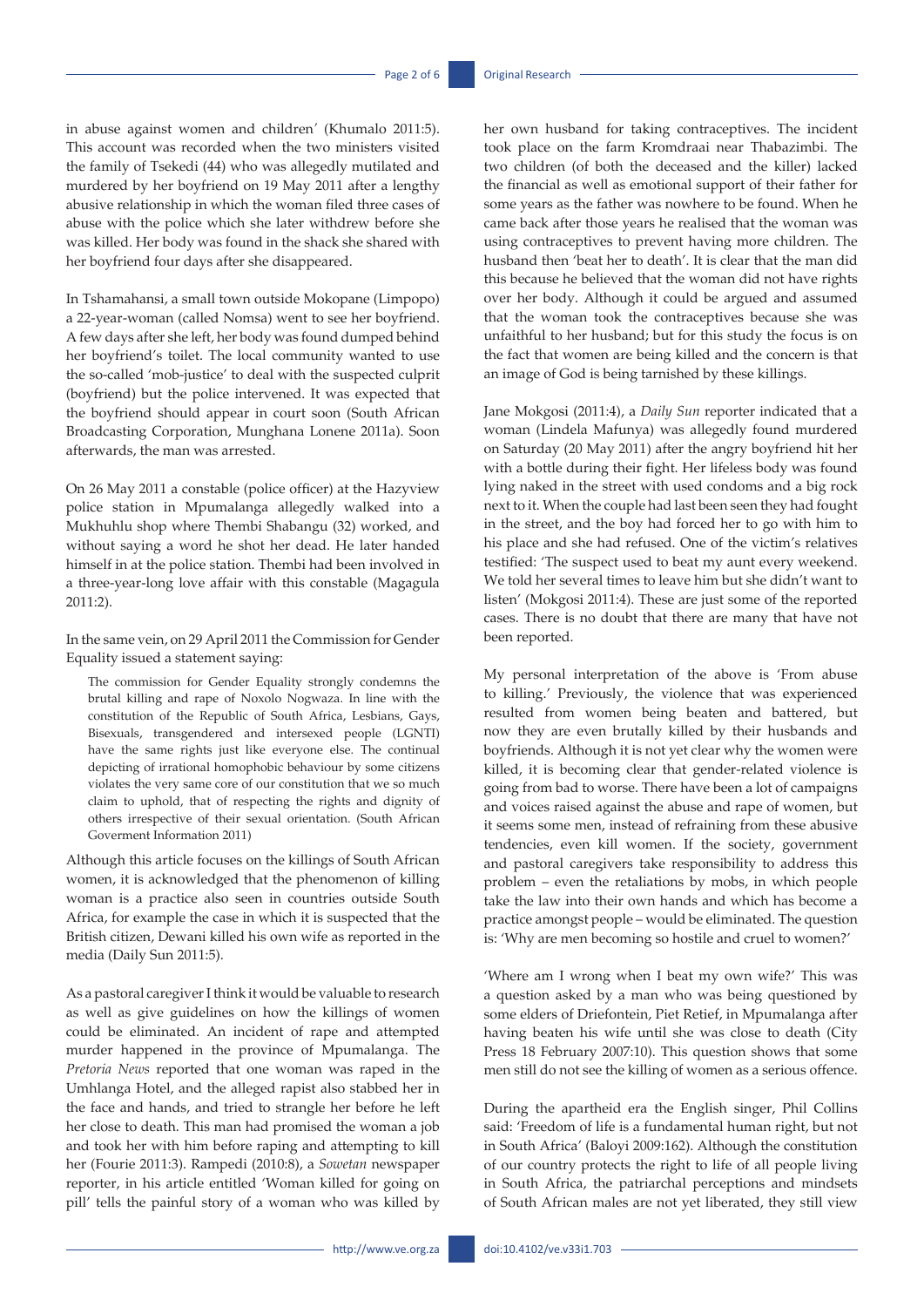women as secondary people who deserve not only to be exploited and abused, but also to be killed.

The very recent incidents mentioned above are not only a threat to the young South African democracy, but they are also an indication that there are still people in the society who degrade and devalue women to second-class human beings. The issue of women being killed by either their husbands or their boyfriends undermines the message of seeing the female gender as God's creation just like the creation of males. The barbaric incidents towards women in our country strongly suggest that there is a continuity of certain males seeing women as mere objects (Baloyi 2009:15).

These gender-based killings make it very difficult, if not impossible, for many women to see themselves as people with a right to life in this part of the continent. Their love and trust are being betrayed by the very people who are supposed to protect them.

# **Different views of the image of God Homo interior**

#### Borreson (1986) says:

According to Genesis, human nature as such has been made in the image of God, a nature which exists in both sexes and which does not allow of our setting woman aside when it comes to understanding what the image of God is. With regard to "homo interior", the woman possesses the quality of the image of God through her soul, which is identical with that of man, for souls have no sex. (p. 28)

#### **Rational being**

Nico Vorster (2007:19) argues that whilst Aristotelian tradition indicates that man's image of God is directly linked to his rationality, Immanuel Kant (quoted by Vorster [2007]) related it to man's moral capacity. According to Vorster (2007), Hegel seeks it in the free will of man whilst the Roman Catholic and Eastern Orthodox traditions distinguish between the image of God in a natural and supernatural sense. The natural image indicates man's rational capacity and the supernatural image indicates a supernatural likeness to God (Vorster 2007:19).

#### **Image in relation**

For Heyns (1970:100) the image of God in man exists mainly in representation and relation. Besides Berkouwer (1957:119) and Berkhof (1969:26–31) the same opinion is held by Myles Munroe (2002:30) who says: 'Humanity cannot reveal God's image and likeness apart from a relationship with Him. God created humanity to reflect His character and personality.' In this way relation means that something of the infinite greatness and glory of God's existence and conduct is also found in human beings even in the very limited sense. Nico Vorster (2007) says:

An ontological view of the Imago Dei, however, is untenable because the likeness of man to God is thereby disentangled

In agreement with the scholars above, the author understands that the image of God in human beings can be seen clearly if people are in relation with the Creator God. Nyirongo (1994:32) supports the relational view by emphasising that human beings were created to glorify God in all areas of life (e.g. marriage, social life etc.), hence he or she should be understood in terms of the relationship with God as the Creator and Father. That is why Nyirongo (1994:107) continues to argue that since the image is violated and dented when human beings disobey God, it therefore takes salvation by Jesus Christ to bring the human being back into the original image of God.

### **Man in natural state**

The other argument by Needleman, Bierman and Gould (1997:307) is that the image of God is the human being in his or her natural state. They went on to explain that a person comprehends what we call intellectual life (the nous) and the spiritual life (pneuma), and it is in these two realities where the true and basic human being is constituted (Needleman, Bierman and Gould 1997:307).

# **Arguments in support of women as images of God equal to men**

An understanding of the purpose of the creation of human beings according to Mouw (1976:27) is the right direction to take when wanting to put the woman in their rightful place in society. The uniqueness of the human's creation compared to animals, is a very important point to grasp when dealing with issues relating to the human as an image of God. Douglas Waruta and Hannah Kinothi argue that women, just like men, deserve equal opportunities and rights as far as life is concerned, hence they say:

They are fully human beings entrusted with giftedness, potentials and talents. They were intended by God to be cocreators on earth in community and interdependence with other people. Women are called by God to be responsible persons, accountable to God for the stewardship of their giftedness and talents. (Waruta & Kinothi 2000:130)

### **Jesus Christ viewed women as equal people to men**

The fact that Jesus conversed with women, which was a defiance of contemporary Jewish customs, supports that Jesus viewed women as equal persons to men. The first example was when he spoke to a Samaritan woman at the well, which surprised his disciples in John 4:27.

Jesus' ministry was comprised of both men and women. The Gospel of Matthew confirms that although women were not counted according to the Jewish law, they were amongst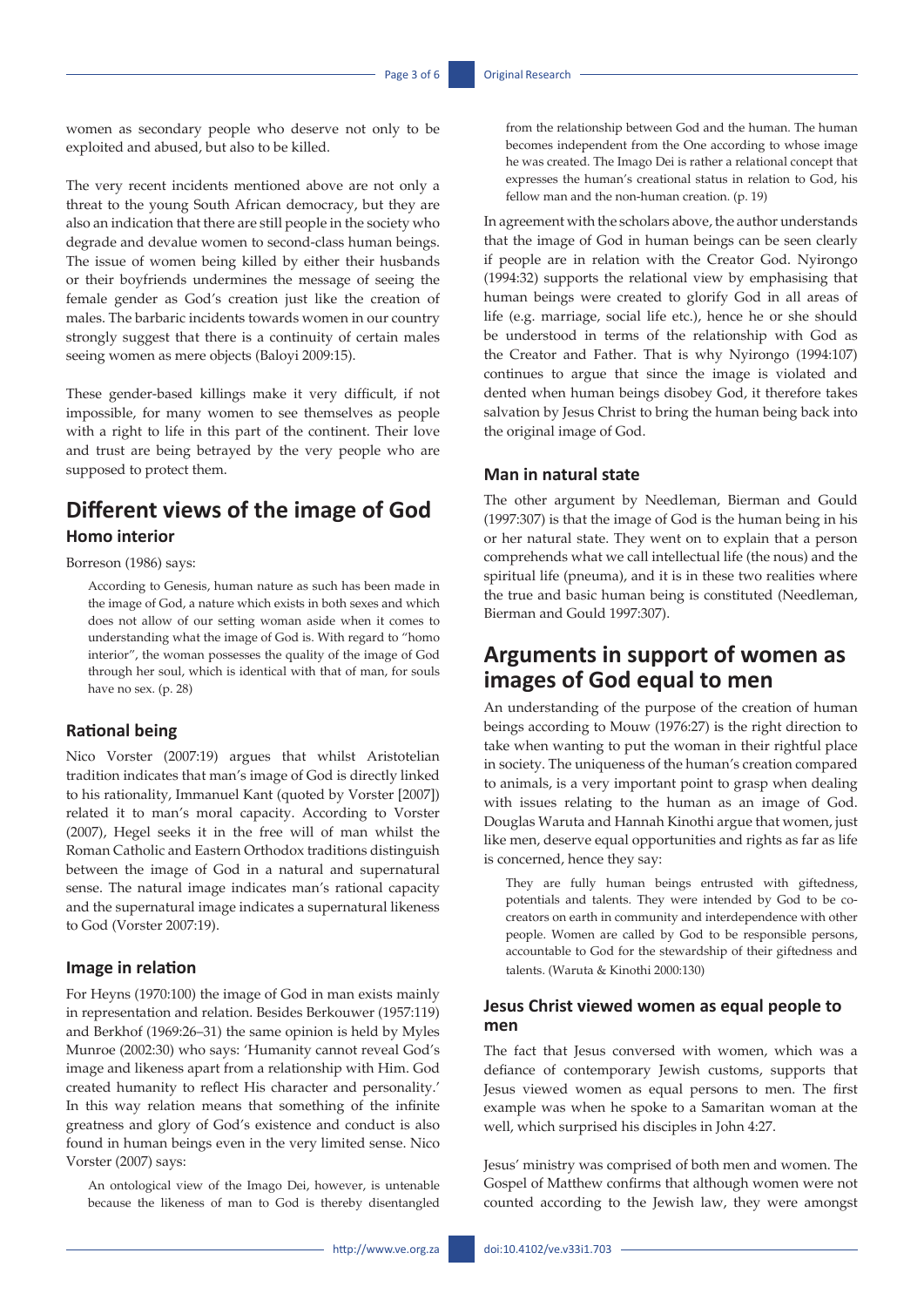the multitudes which followed Jesus when he taught in the mountains (Mt 15:38). Luke 8:2–3 confirms that women were part of the inner circle of His ministry because they used to walk with Him from town to town, although according to Matthew 15:38, Jewish patriarchal customs forbade the counting of women. Whilst Verhely (1984:95) argues that no self-respecting rabbi would teach a woman the law, Driver (1986:220) emphasises the same point when he acknowledges that the concrete barrier, which separated human groups from each other, (males and females) was removed by Christ's death.

# **The way forward**

It must be prioritised that our society should be educated to treat women as human subjects, rather than as objects or possessions (McGrath 1992:215). They are fully-fledged human beings, images of God, who have the right to a peaceful life. The author is in agreement with Phiri (2003) who argues:

Issues of violence against women distort the image of God in humanity. Women need to come to the realisation that they, too, were created to reflect the image of God just as much as men are. (p. 21)

The fact that women were created in God's image means that they do not deserve to be killed by men as it is happening in the country, but they also deserve the equal safety and dignity as men do. This is the gist of the argument this article is trying to bring to the attention of the people.

The church must identify its role in helping to correct the traditions which undermine women. Its teachings about masculinity and femininity should help people to understand the equality that God expects between males and females. Churches who use theology to exploit and preclude women from ordination, must also revisit and revise their theology to accommodate women in this regard. People should realise that the church is instrumental in changing the perceptions of the people in the community because people (both Christians and non-Christians) trust that the church's view takes them in the right direction, for instance, if a non-church member dies, the next of kin come to the church to seek help to bury their beloved. This is a great opportunity that the church can use to change the thinking that women are secondary beings who can be abused and killed. Women, just like men, were created in God's image. They are human beings entrusted with giftedness, potentialities and talents. Waruta and Kinoti (2000:131) argue that they were intended by God to be cocreators on earth in community and interdependence with other people.

### **Promoting respect for life**

The church has the duty to preach respect for life. Life comes from God and should as such be protected as a valuable gift. The Bible sees death as a result of sin. Jesus came to die to recreate God's creation by creating new life and destroying the effects of death and sin. Besides preaching respect for life, the church should also nurture a culture of respect for life by encouraging people to participate in social projects. I agree with Vorster (2007:68) when he articulates that when people learn to care by doing, they develop concern for others, and will therefore be less inclined to harmful actions towards another life. The South African Constitution (South Africa. Constitution of the Republic of South Africa 1996:Art.9.1) states: 'Everyone is equal before the law and has the right to equal protection and benefit of the law.' Novak (1986:51) is correct when saying that the first thing the church leaders and the community must do, is to accept and embrace the Bill of Rights as a way that opens reality to humankind. The reason for this is that, as the church is so influential in the community to the extent that, if it rallies behind this notion, the traditional view of women in the community would suddenly change for the better. I would like to give my own interpretation of South Africa's former Deputy President Jacob Zuma's (Zuma 2004) statement saying: 'If you teach a woman you teach the nation' by changing that to: 'if you kill a woman you also kill the nation.'

### **Voice of the voiceless**

Liberation theologian James Cone (1982) argues that God always stood on the side of the poor and the oppressed. Whilst it is true that no one can liberate the oppressed without being against the oppressor, Cone (1982) says:

When the issue of (women dominion) is addressed to black pastors and bishops, their response is often reminiscent of the white responses to the subordination of blacks and they say women like it that way or women do not want to be pastors. (p. 122)

This statement is a clear indication that pastors and bishops who do not take the side of the women, cannot liberate women without being against the women oppressors. In that way, it can be argued that since God never withheld his punishment against the people who victimised others in any form, then liberation theology must emphasise that liberators should stand strong against oppressors. This will of course involve those engaging in the fight of being the voice of the voiceless.

The afflicted and oppressed people are sometimes unable to fight and fend for themselves; they need others who will become their voice against their oppressors. Bishops, pastors and church leaders who do not want to help the voiceless, just like the ones mentioned above by Cone, cannot play a good role in promoting the lives of other people in the community. Cone uses the example of Exodus, where God did not waste time to use any means, even the hostile actions against the Egyptian leadership, to liberate the Israelites from the Egyptian captivity. This is not a fight women should fight alone, but church leaders as well as community leaders need to stand and expose and even condemn the killings of women by their own husbands and boyfriends. This is also why Baloyi (2009:229) argues that men as oppressors must join the campaign against female domination because women may feel encouraged when they hear their former abusers denouncing what they once thought was good.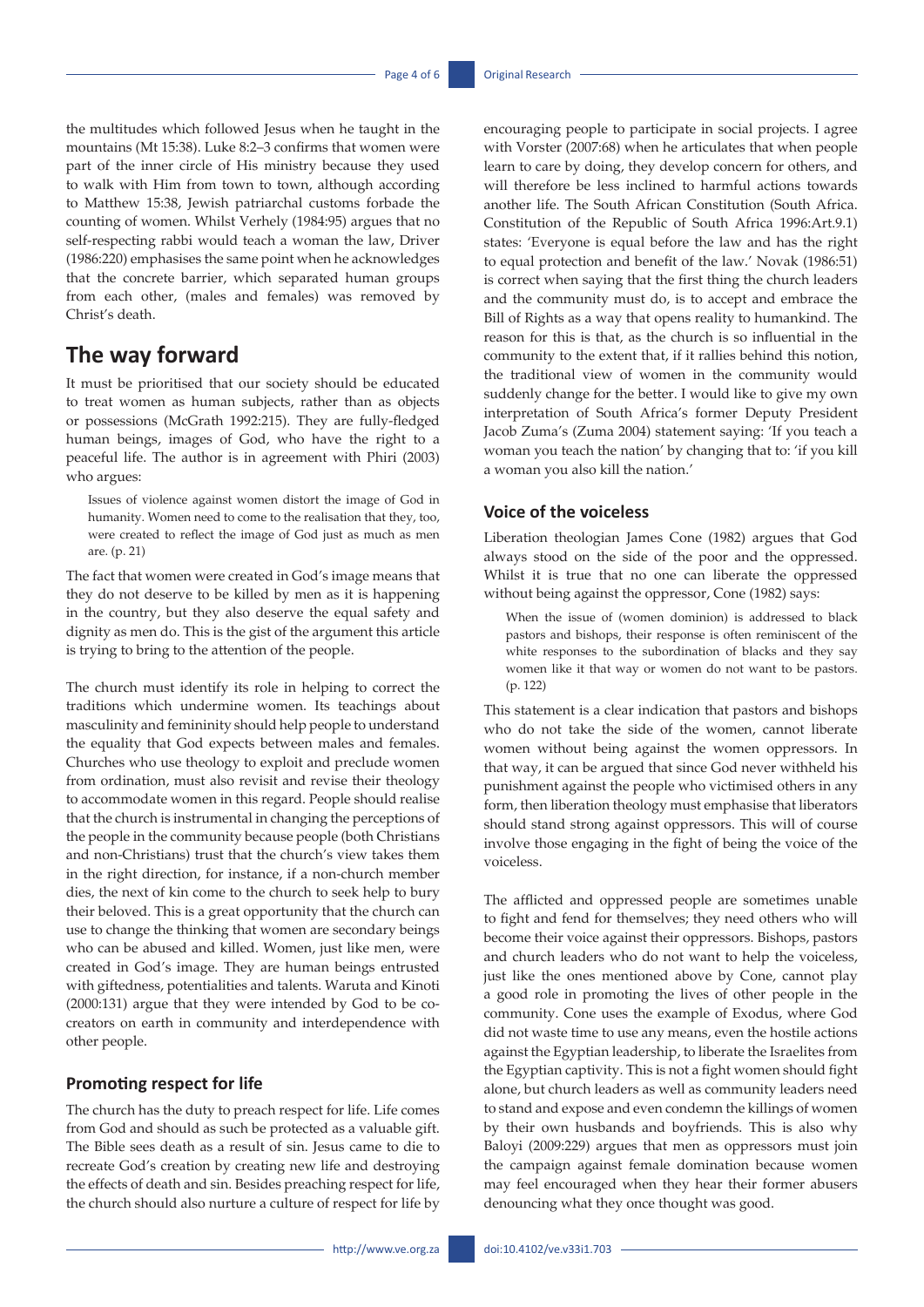### **The commandment of love**

The commandment of love is central in the search for justice, including for the unjust practice of killing women for whatever reason. Ramsey (1993:2) says that the commandment of love is rooted in God's love and his governance of justice as it is expressed in the coming and work of Christ. Love stands central in Christ's attitude towards humankind. I agree with Vorster (2007:81) about the fact that love is closely related to the justice that the kingdom of God brings. God's justice means that he mends broken relationships and renews the structures and attitudes that are responsible for the broken condition. When Paul urged the Ephesian husbands (Eph 5:25): 'Husbands, love your wives just as Christ loved the church and gave his life for it', he was trying to show that it is love that can prevent family violence that also results in killing. Love can substitute the killings which are forbidden by both our government and God's law which says: 'You shall not kill' (Ex 20:13). The commandment of love extends to becoming 'each other's keepers.' When one loves their neighbour as they love themselves, it becomes very easy to become each other's keeper. This was the opinion that Pastors G.S. Moyane and S. Manganye emphasised during a radio programme entitled '*Sisumuka u vangama*' – literally meaning rise and shine –when they said:

When you hear some unusual noise from your neighbour, do not be quiet about it, but rather call the police to come and investigate and by that you might have saved someone's life. It starts with us to be keepers of each other. (South African Broadcasting Corporation. Munghana Lonene 2011b)

I strongly agree with the pastors because often we are sorry after we realise that had we done something about what we heard, one or more lives could have been saved.

#### **Teaching on forgiveness and reconciliation**

Sometimes the killings of women result from the fact that some husbands never know the role of forgiveness and reconciliation whenever differences might creep into their families. Willmer (2001:28) calls forgiveness the ontology of the new creation. In the juridical sense forgiveness cannot be separated from retribution. Wiersbe (2002b:70–73) discusses the three essentials of a forgiving spirit as being kindness, a tender heart and honesty. He goes on to argue that when people cultivate an unforgiving spirit, that is usually evidence that there are other things harboured in the heart. Besides bad feelings about the other person, an unforgiving spirit speaks critically as well as slanderously about other people (Wiersbe 2002a:68). It is urgent that people are taught that an unforgiving spirit creates all kinds of problems, including seeing women as secondary beings, particularly married people who will often have some misunderstandings. Khathide (2007:140) does not only say that not forgiving tops the list of the blockages to communication, but he also states that it is like a poison that spreads throughout the body, thus gradually killing the person even without his or her full knowledge. When one spouse does not forgive the other, the communication becomes handicapped until forgiveness has taken place (Barnes & Barnes 1994:209).

According to Wiersbe (2002b:77), human guilt tops the list of the many obstacles of reconciliation and it is advisable that all guilt should be worked out towards reconciliation to avoid any bitterness that can arise from it. To maintain good relationships with other people, particularly the opposite sex, people should learn to resolve disagreements and conflicts before it becomes hatred (Mack 1991:197). Men who kill their wives or girlfriends frequently have had unresolved problems for some time until they decide to solve or minimise those problems by killing the women.

### **The dignity of women should be at the centre of discussions**

According to Vorster (2007):

The holistic nature of human beings implies that sexuality can never be diminished to a mere biological activity. The degrading of women into sexual objects does not only deny the wholeness of the sexual partner, but the uniqueness of that person is also lost. (p. 77)

This is why Baloyi (2010:2) argues: 'It is within viewing women as sexual objects that systematic violence is not only naturalised, but also normalised.' In thisarticle, the author tries to indicate how women's status is reduced to being mere sexual objects. This view received support from Masenya (2005:188) who argued that 1 Corinthians 7 is usually cited to remind women that they must always be available for the sexual gratification of their spouses. If the importance of women is only seen in this light, then it means that if ever men are satisfied with sexual matters then women become nothing and can be exploited in any way. According to Warunta and Kinoti (2000:131) women's dignity and worth means a right to personal integrity of their mind and of their body. Just as women have the right to their privacy, selfdetermination, self-realisation, expression of thoughts, forms and opinions, these rights have to be exercised and carried out in the context of the community, both small and large.

### **Rehabilitation centres should be targeted by pastoral care givers**

'It is my heart's desire for every local church to be a centre of healing and transformation' – these words came from Bishop Ivan Abrahams of the Methodist church of Southern Africa (Klein 2009:9). Klein wrote the book entitled *Centres of healing* in response to an outcry of the churches. After reading this book one realises that it is not the primary task of the government to see that broken people receive healing, and that the church is supposed to be taking the lead in these matters. It is the responsibility of the church as well as Correctional Services with the support of the government to rehabilitate people who are traumatised and disturbed by these killings so that they can heal. Perhaps if centres of healing were in place hosted by churches, men would be prevented from killing their wives. The church should make available classes in constructive education of personal responsibility to members and non-members which could create a healthy mental attitude between sexes (Waruta & Kinothi 2000:134).